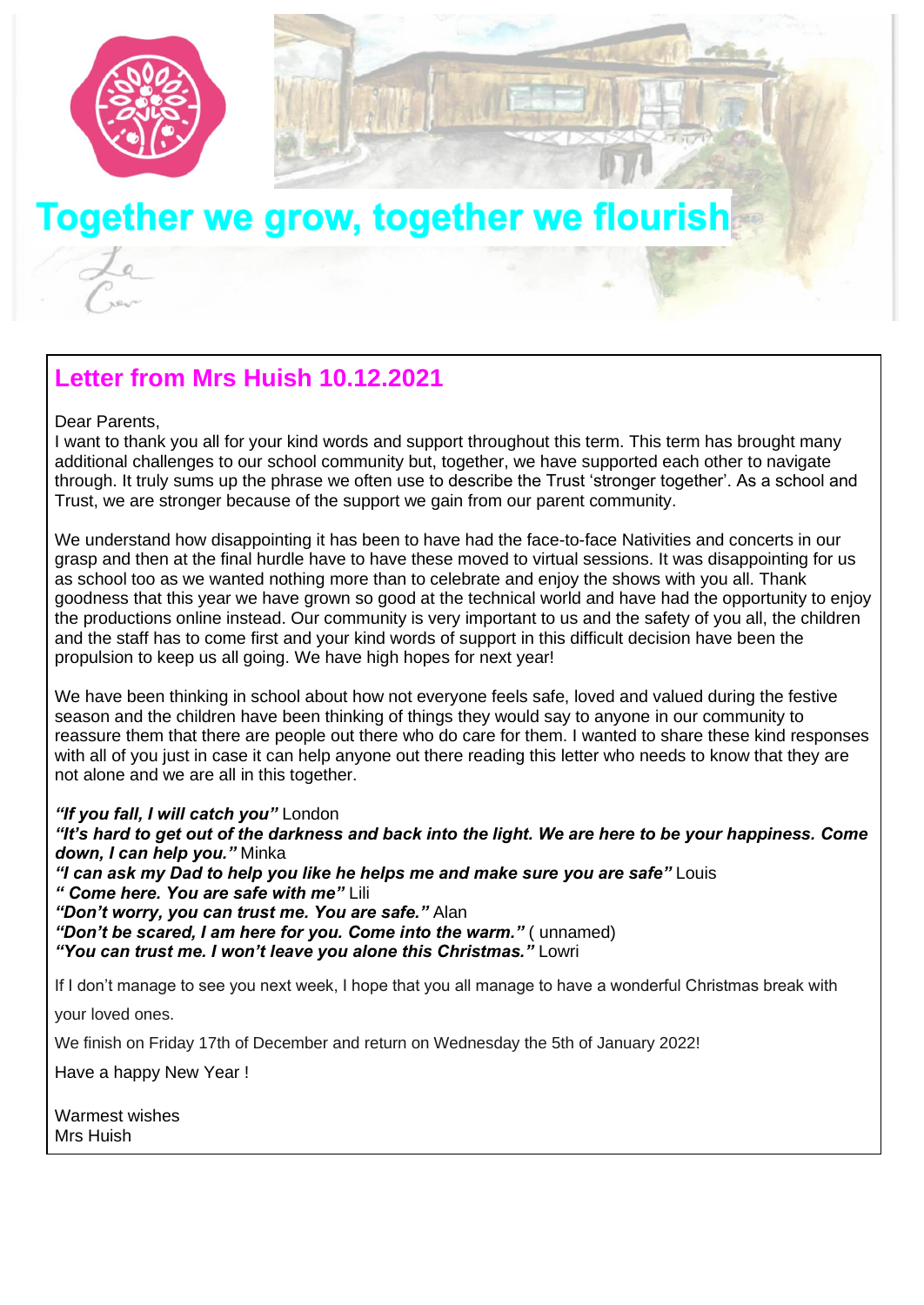



courageous advocacy to notice a need that they believe in and they help to take action and make a change. Skyla and Harriet are two children who have demonstrated this courage and vision over the past few months. They came to me with an area that they wanted to support and - what impressed me the most a plan of the action they intended to take. Their ideas took into consideration the people who needed it the most as well as climate change and the importance of recycling and reusing. They wrote the letters that went out to our families and they raised a whopping £135! Skyla and Harriet both showed out school values and made such a difference to families and animals who needed it the most.

Please congratulate Skyla and Harriet for being our Community Award winners this half term. What superstars!

#### **Community News:** Fantastic Fundraising!



Over the past month, we have had a number of amazing charity events to fundraise for important causes. We have had Children in Need Day, Skyla and Harriet's toy sale for The Brooke Charity and Bonny's reverse Advent to donate to the local food bank. Thank you to everyone who has supported these events. There is still time to contribute to the reverse Advent calendar each day up until Christmas. It is really wonderful to see the courageous advocacy of the children who have noticed a need and are taking action to make a difference. This area of the school is very strong and shows our school vision and values.

#### **Community News:** Swift's class says farewell to Mrs Honey !



In January, we say good luck to Mrs Honey who will be journeying on to new challenges as she takes up a new role coaching and mentoring children who need that extra bit of support in their school lives. She is staying local in the community and not leaving education - which is brilliant news - but will no longer be at Dartington. Mrs Honey has worked for the school for over 20 years and we will be wishing her all the best and hoping that we see her again very soon. Replacing Mrs Honey, we have Mr Chadwick who will be stepping in as class teacher on a Thursday afternoon and Friday all day. He will work with Dr Short to move the children's learning forwards and he comes with a high level of skills to his teaching bow with drama being one of these. Mr Chadwick is already a part of our

community and he has covered the Swift's class for long term supply over the last term, so knows the children well already. This will give the class some consistency and a friendly face to welcome them at the end of the week.

### **After School Clubs:** Clubs for next Half Term!

**MONDAY - FRIDAY After school wrap around care:** This will run every evening until 6pm. This is open to all children from EYFS to Year 6. Please book on and pay as usual through the School Gateway App. **TUESDAY Premiere Sports:** This is an **archery** sports club for EYFS/KS1. Book on the Premiere Education website.

**Frazoo:** This is a **science club** that will be starting with Mrs Hulbert on January 11th 2022 for years 5 & 6. Bookings are made directly to Frazoo - frazie@frazoo.co.uk.

**FRIDAY Premiere Sports:** This term, it is **Dodgeball** for Years 4,5 and 6. Book on the Premiere Education website

All clubs run from **3:15 - 4:15** (except the wrap around care).

### **Dates for your Diary:** Don't miss out!

#### **17.12.21** Last day of term

**January** Flu Immunisations (These are the nasal sprays not for COVID 19) these were postponed by Virgincare.